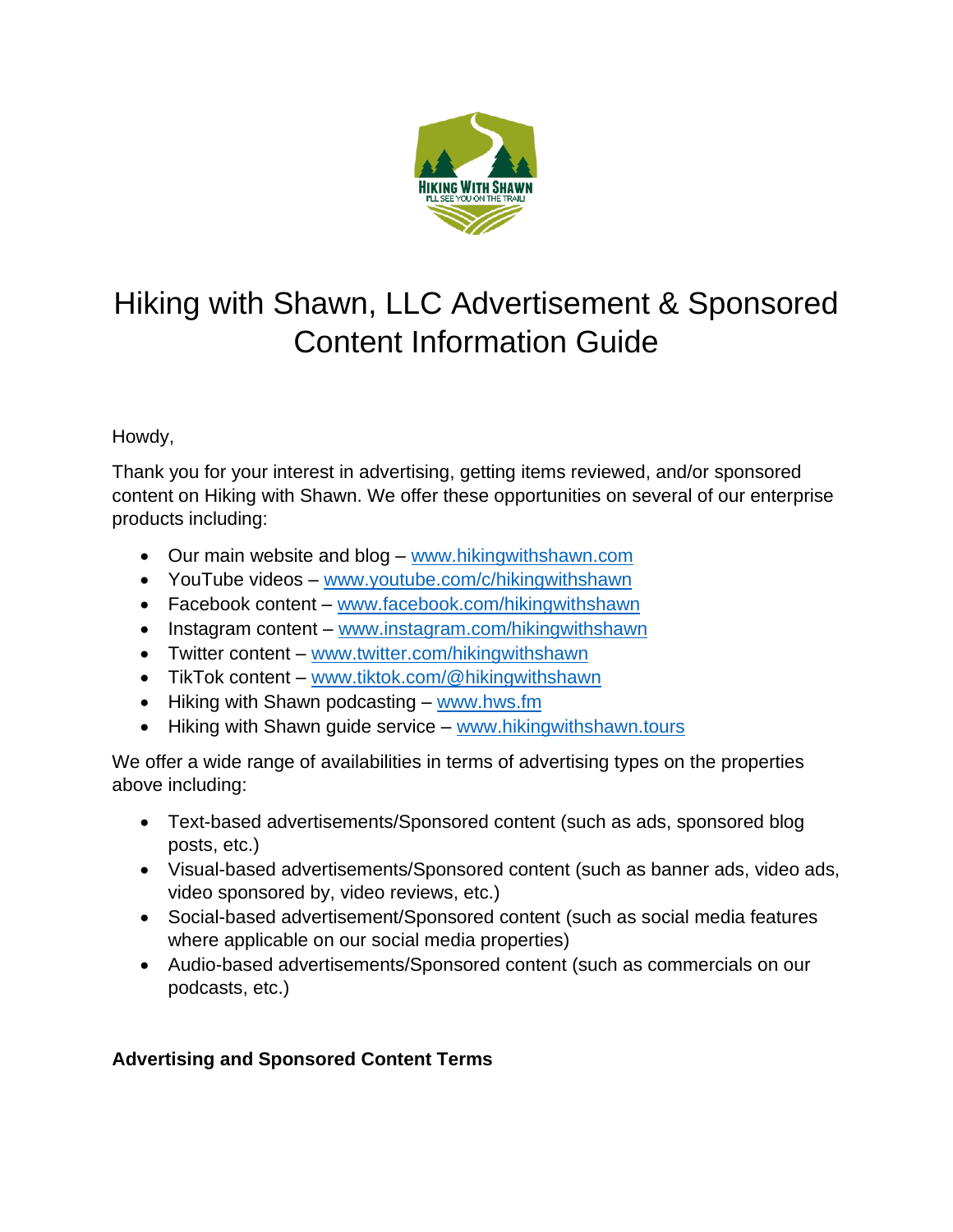To be ethical in terms of business and moral to our audience, we have set the following terms and conditions for all parties wishing to purchase advertising/sponsored content from Hiking with Shawn:

- 1. All sponsored content will be labeled as sponsored content with no exceptions to this rule. Hiding the fact that sponsored content is sponsored is completely unethical and against most search engine standards of practice.
- 2. Misinformation, non-factual material, conspiracy, political, religious, and socially controversial content will not be advertised on Hiking with Shawn.
- 3. Payments will be made before sponsored content is applied using PayPal.com only. No rain checks will be made. All sales are final with no refunding available. USD only.
- 4. Advertisers may gain access to our analytics if they so wish to see the data.

### **Product Review Terms**

If a product is sent to us for free with the expectation of a review, we will disclose that the product was sent to us for a review and give an honest review. If an affiliate link is provided, we will indicate that the link is an affiliate link and what we will receive for clicking on it. We will also provide an alternative link to the product that is not an affiliate link. This is standard to Google's procedures for algorithms updates. Please note that we will not work around these practices. We also do not pay first and be reimbursed later type of product reviews. You must send us the product to be reviewed at your expense. Sending us a product without our knowledge will not always result in a review, please consider asking before you send. Note that reviews will be completely honest. We don't practice "positive condition only" reviews through this brand or reviews that only talk about positive elements and leave out malfunctions and negative review items.

#### **Acceptable Products to be Reviewed**

We will accept the following products for reviewal:

- o Hiking/camping/outdoor gear and products
- o Hiking apparel/cycling apparel products
- o Outdoor-related apps/software products
- o Hydration/Food products geared for the outdoors
- o Other related appropriate products will be considered

We will not accept the following products for reviewal:

- o Hunting/fishing items (we don't so this on the brand)
- o Alcoholic/Drug/Vitamin/CBD products
- o Legal/Medical advice products
- o Anything political or religious themed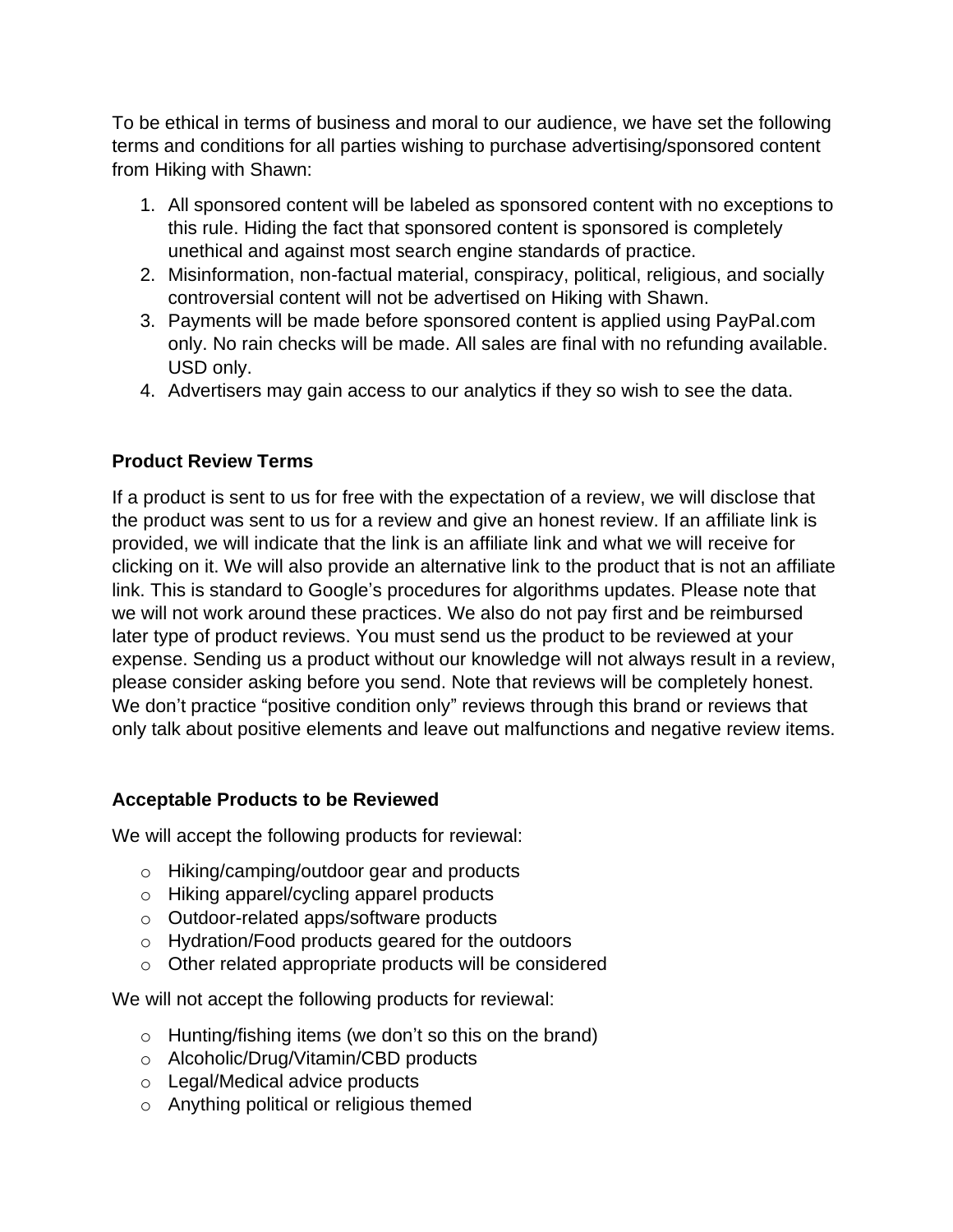o Non-outdoor related items

#### **Public Land Advertising Policy**

Please understand that in order to advertise or monetize products on Public Land (National Forest, State Land, Refuges, etc.), special-use permits are required by public land management agencies. These permits are expensive and may require liability insurance. If you must get reviews on public lands, you must cover the permit costs. However, Hiking with Shawn owns wooded property and therefore can conduct the reviews on private property where permits are not required therefore there will be no additional cost. We will not mislead an audience into thinking we're in the forest when we're actually on our private property.

We do not monetize videos where filming has been conducted on National Forest, National Refuge, or State-managed public lands.

#### **Recent Analytics**

Here is a screenshot of our recent analytics concerning the next section which is our current rates as of 2022.



#### **Rates of Advertising/Sponsored Content/Products Reviews**

The following rates apply to commercial content on Hiking with Shawn products:

o Sponsored blog posts written by YOU will cost \$75.00/ea.